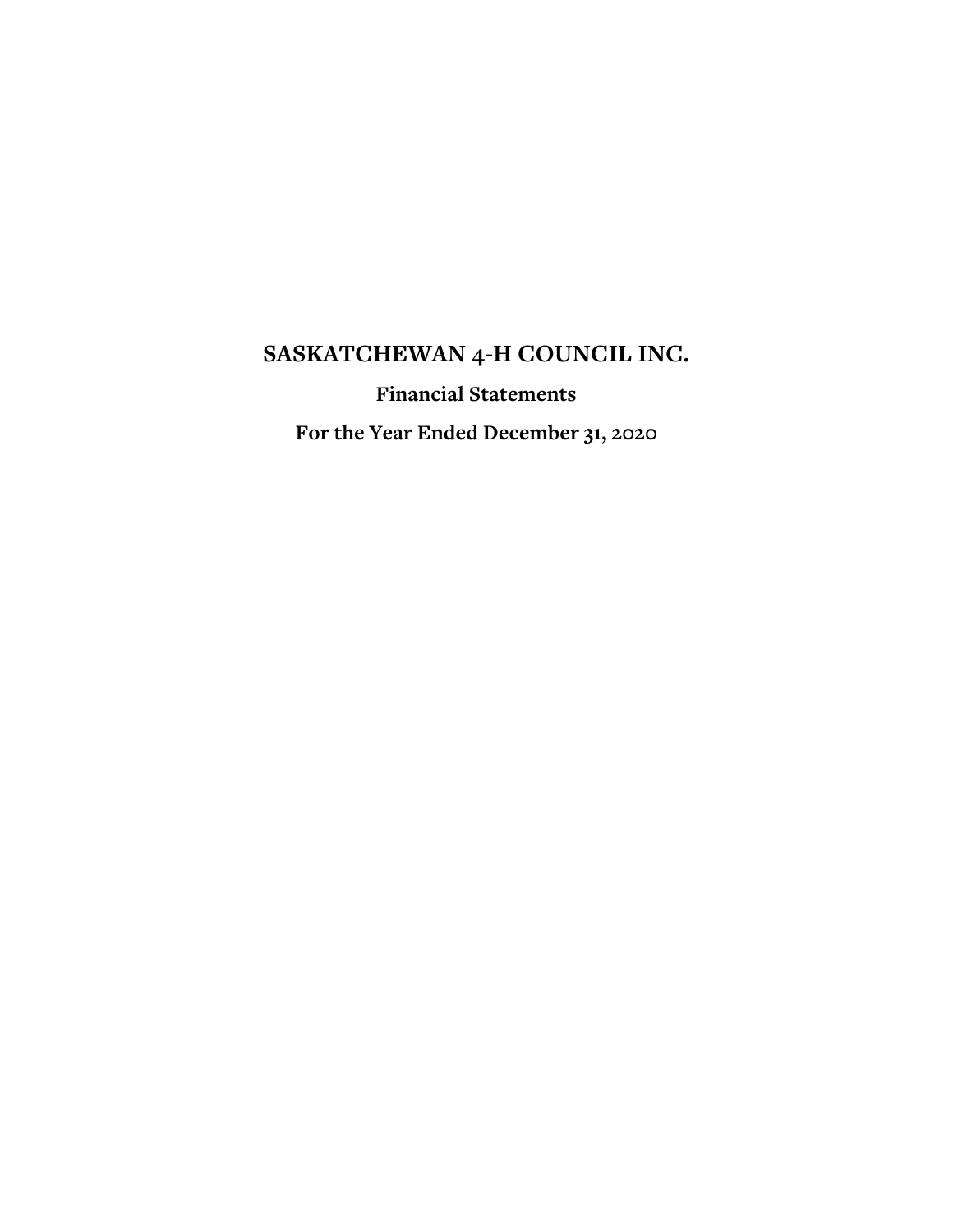

# **INDEPENDENT AUDITOR'S REPORT**

#### **To the Members of Saskatchewan 4-H Council Inc.**

#### **Opinion**

We have audited the financial statements of Saskatchewan 4-H Council Inc. (the Council), which comprise the statement of financial position as at December 31, 2020, and the statements of operations, changes in net assets and cash flows for the year then ended, and notes to the financial statements, including a summary of significant accounting policies.

In our opinion, the accompanying financial statements present fairly, in all material respects, the financial position of the Council as at December 31, 2020, and the results of its operations and cash flows for the year then ended in accordance with Canadian accounting standards for not-for-profit organizations.

#### **Basis for Opinion**

We conducted our audit in accordance with Canadian generally accepted auditing standards. Our responsibilities under those standards are further described in the Auditor's Responsibilities for the Audit of the Financial Statements section of our report. We are independent of the Council in accordance with ethical requirements that are relevant to our audit of the financial statements in Canada, and we have fulfilled our other ethical responsibilities in accordance with these requirements. We believe that the audit evidence we have obtained is sufficient and appropriate to provide a basis for our opinion.

#### **Responsibilities of Management and Those Charged with Governance for the Financial Statements**

Management is responsible for the preparation and fair presentation of the financial statements in accordance with Canadian accounting standards for not-for-profit organizations, and for such internal control as management determines is necessary to enable the preparation of financial statements that are free from material misstatement, whether due to fraud or error.

In preparing the financial statements, management is responsible for assessing the Council's ability to continue as a going concern, disclosing, as applicable, matters related to going concern and using the going concern basis of accounting unless management either intends to liquidate the Council or to cease operations, or has no realistic alternative but to do so.

Those charged with governance are responsible for overseeing the Council's financial reporting process.

#### **Auditor's Responsibilities for the Audit of the Financial Statements**

Our objectives are to obtain reasonable assurance about whether the financial statements as a whole are free from material misstatement, whether due to fraud or error, and to issue an auditor's report that includes our opinion. Reasonable assurance is a high level of assurance, but is not a guarantee that an audit conducted in accordance with Canadian generally accepted auditing standards will always detect a material misstatement when it exists. Misstatements can arise from fraud or error and are considered material if, individually or in the aggregate, they could reasonably be expected to influence the economic decisions of users taken on the basis of these financial statements.

As part of an audit in accordance with Canadian generally accepted auditing standards, we exercise professional judgment and maintain professional skepticism throughout the audit. We also:

(continues)

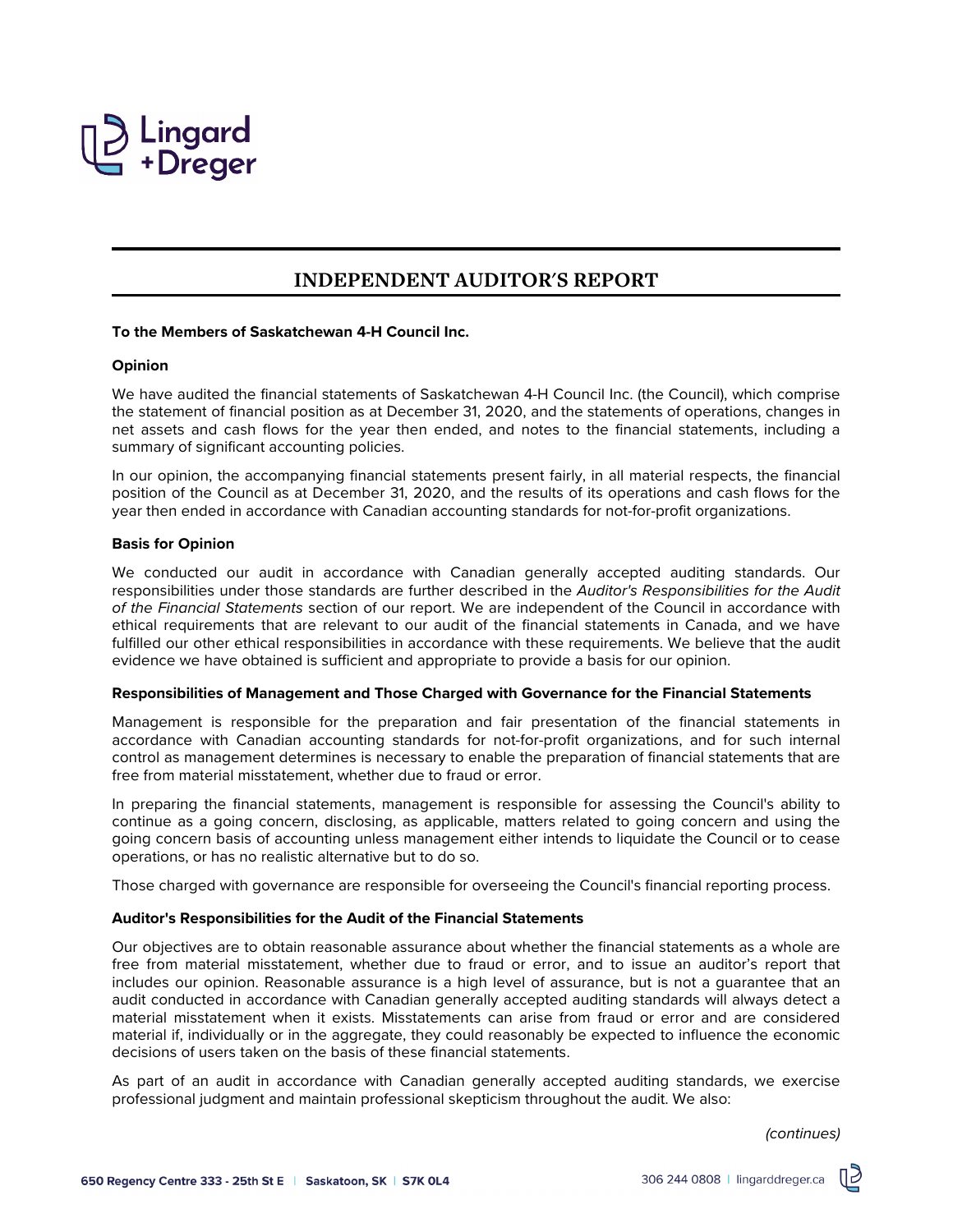Independent Auditor's Report to the Members of Saskatchewan 4-H Council Inc. (continued)

- Identify and assess the risks of material misstatement of the financial statements, whether due to fraud or error, design and perform audit procedures responsive to those risks, and obtain audit evidence that is sufficient and appropriate to provide a basis for our opinion. The risk of not detecting a material misstatement resulting from fraud is higher than for one resulting from error, as fraud may involve collusion, forgery, intentional omissions, misrepresentations, or the override of internal control.
- Obtain an understanding of internal control relevant to the audit in order to design audit procedures that are appropriate in the circumstances, but not for the purpose of expressing an opinion on the effectiveness of the Council's internal control.
- Evaluate the appropriateness of accounting policies used and the reasonableness of accounting estimates and related disclosures made by management.
- Conclude on the appropriateness of management's use of the going concern basis of accounting and, based on the audit evidence obtained, whether a material uncertainty exists related to events or conditions that may cast significant doubt on the Council's ability to continue as a going concern. If we conclude that a material uncertainty exists, we are required to draw attention in our auditor's report to the related disclosures in the financial statements or, if such disclosures are inadequate, to modify our opinion. Our conclusions are based on the audit evidence obtained up to the date of our auditor's report. However, future events or conditions may cause the Council to cease to continue as a going concern.
- Evaluate the overall presentation, structure and content of the financial statements, including the disclosures, and whether the financial statements represent the underlying transactions and events in a manner that achieves fair presentation.

We communicate with those charged with governance regarding, among other matters, the planned scope and timing of the audit and significant audit findings, including any significant deficiencies in internal control that we identify during our audit.

**March 4, 2021**

Lingard + Dreger

**Saskatoon, Saskatchewan Chartered Professional Accountants**

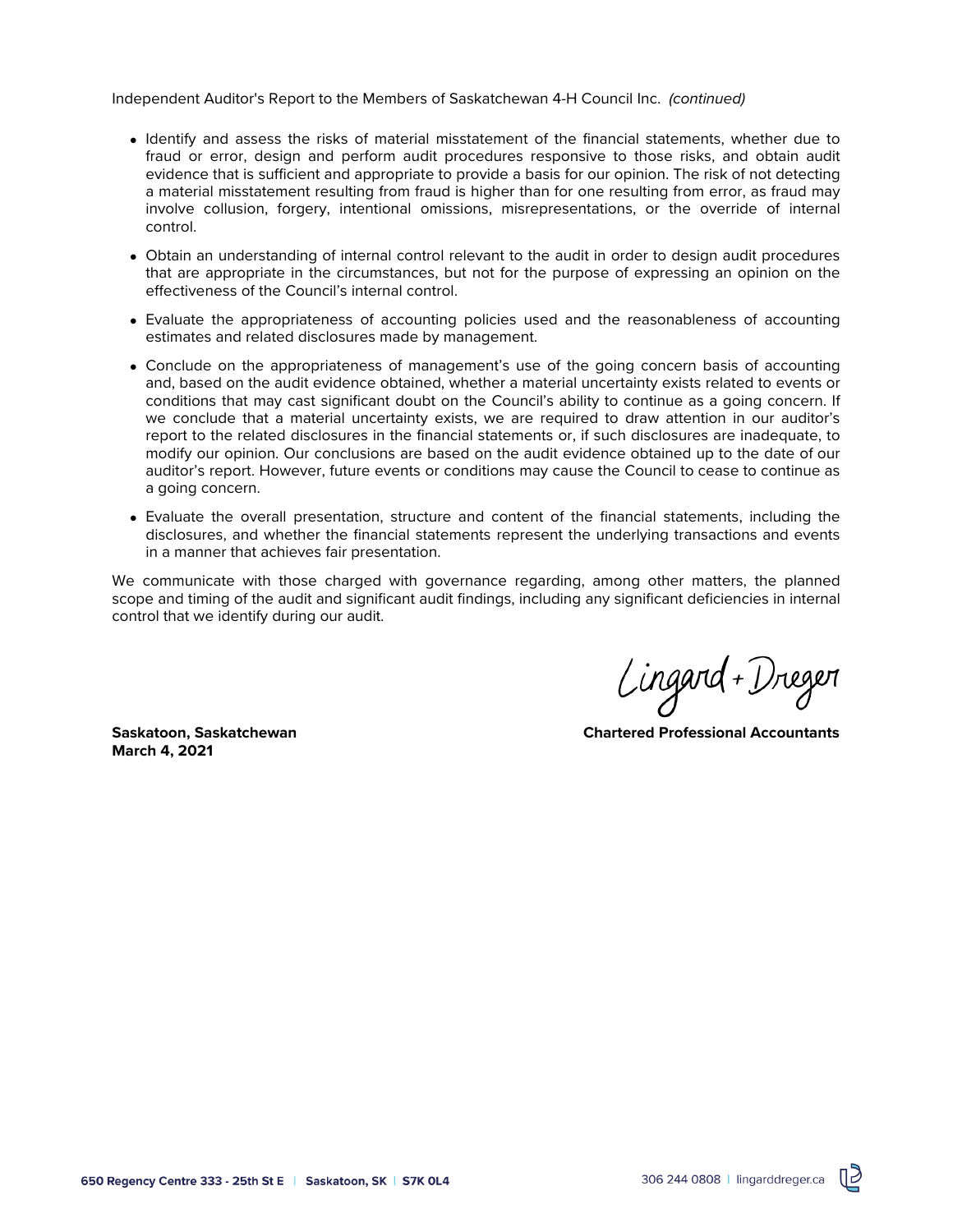# **Statement of Financial Position**

**As at December 31, 2020**

|                                                                                                                                                                           | 2020                                                                        | 2019                                                                       |
|---------------------------------------------------------------------------------------------------------------------------------------------------------------------------|-----------------------------------------------------------------------------|----------------------------------------------------------------------------|
| <b>ASSETS</b>                                                                                                                                                             |                                                                             |                                                                            |
| <b>CURRENT</b>                                                                                                                                                            |                                                                             |                                                                            |
| Cash<br>Short-term investments (Note 3)<br>Accounts receivable<br>Grants receivable (Note 4)<br>Inventory (Note 5)<br>Prepaid expenses<br>Due from related party (Note 6) | \$<br>673,984<br>108,046<br>11,714<br>116,734<br>76,125<br>16,343<br>42,361 | \$<br>356,850<br>110,592<br>19,633<br>91,820<br>78,610<br>18,634<br>61,010 |
|                                                                                                                                                                           | 1,045,307                                                                   | 737,149                                                                    |
| TANGIBLE CAPITAL ASSETS (Note 7)                                                                                                                                          | 1,270                                                                       | 6,625                                                                      |
| <b>LONG-TERM INVESTMENTS (Note 3)</b>                                                                                                                                     | 102,522                                                                     | 205,288                                                                    |
|                                                                                                                                                                           | \$<br>1,149,099                                                             | \$<br>949,062                                                              |
| <b>LIABILITIES</b>                                                                                                                                                        |                                                                             |                                                                            |
| <b>CURRENT</b><br>Accounts payable and accrued liabilities (Note 8)<br>Deferred revenue (Note 9)<br>Government assistance repayable (Note 10)                             | \$<br>61,817<br>181,957<br>19,607                                           | \$<br>76,470<br>200,951                                                    |
|                                                                                                                                                                           | 263,381                                                                     | 277,421                                                                    |
| <b>NET ASSETS</b>                                                                                                                                                         |                                                                             |                                                                            |
| <b>UNRESTRICTED</b>                                                                                                                                                       | 465,607                                                                     | 251,530                                                                    |
| <b>INTERNALLY RESTRICTED (Note 12)</b>                                                                                                                                    | 420,111                                                                     | 420,111                                                                    |
|                                                                                                                                                                           | 885,718                                                                     | 671,641                                                                    |
|                                                                                                                                                                           | \$<br>1,149,099                                                             | \$<br>949,062                                                              |

# **ON BEHALF OF THE BOARD**

\_\_\_\_\_\_\_\_\_\_\_\_\_\_\_\_\_\_\_\_\_\_\_\_\_\_\_\_\_ Director

\_\_\_\_\_\_\_\_\_\_\_\_\_\_\_\_\_\_\_\_\_\_\_\_\_\_\_\_\_ Director

See notes to the financial statements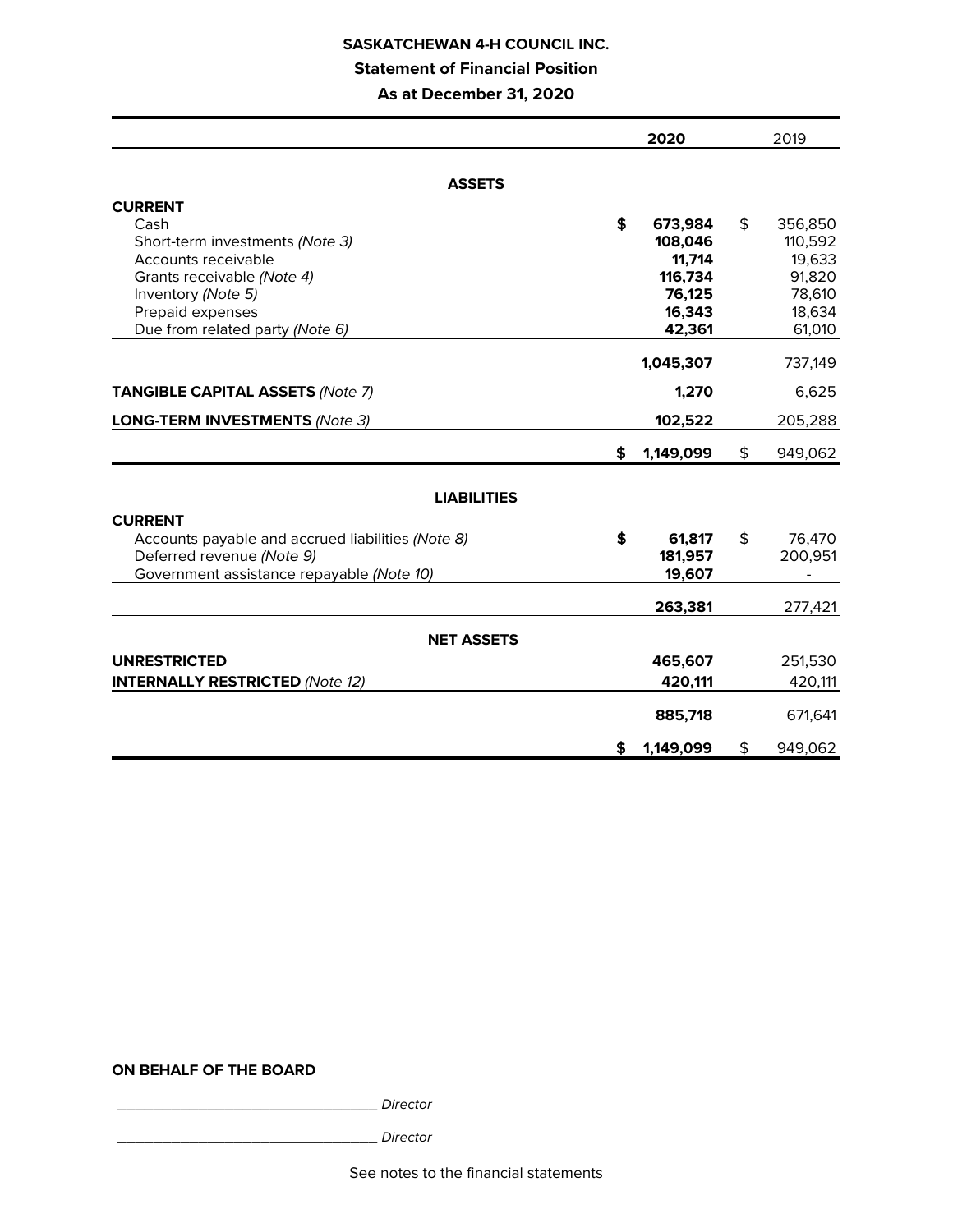# **SASKATCHEWAN 4-H COUNCIL INC. Statement of Operations For the Year Ended December 31, 2020**

|                                                             | 2020          | 2019            |
|-------------------------------------------------------------|---------------|-----------------|
| <b>REVENUE</b>                                              |               |                 |
| Government funding                                          | \$<br>310,603 | \$<br>319,353   |
| Membership dues and registration fees                       | 264,425       | 299,661         |
| Saskatchewan 4-H Foundation (Note 6)                        | 95,008        | 131,507         |
| Scholarship and awards                                      | 148,601       | 158,099         |
| In-kind donations                                           | 60,500        | 53,000          |
| Provincial programs                                         | 13.554        | 46,196          |
| Provincial lottery                                          | 28,198        | 65,790          |
| Promotional sales                                           | 18,130        | 26,319          |
| Saskatchewan Lotteries Trust Fund                           | 28,204        | 27,383          |
| Other                                                       | 10.603        | 12.041          |
| Government assistance (Note 10)                             | 224,238       |                 |
|                                                             | 1,202,064     | 1,139,349       |
| <b>EXPENSES</b>                                             |               |                 |
| Administrative                                              | 472,408       | 531,153         |
| Provincial, regional, district and club level               | 341,926       | 407,597         |
| <b>Board and Council business</b>                           | 65,587        | 128,468         |
| Development and marketing                                   | 63.818        | 93,393          |
| <b>Supplies</b>                                             | 38,893        | 34,940          |
| Amortization of tangible capital assets                     | 5,355         | 9,598           |
|                                                             | 987,987       | 1,205,149       |
| <b>EXCESS (DEFICIENCY) OF REVENUE OVER EXPENSES FOR THE</b> |               |                 |
| <b>YEAR</b>                                                 | \$<br>214,077 | \$<br>(65, 800) |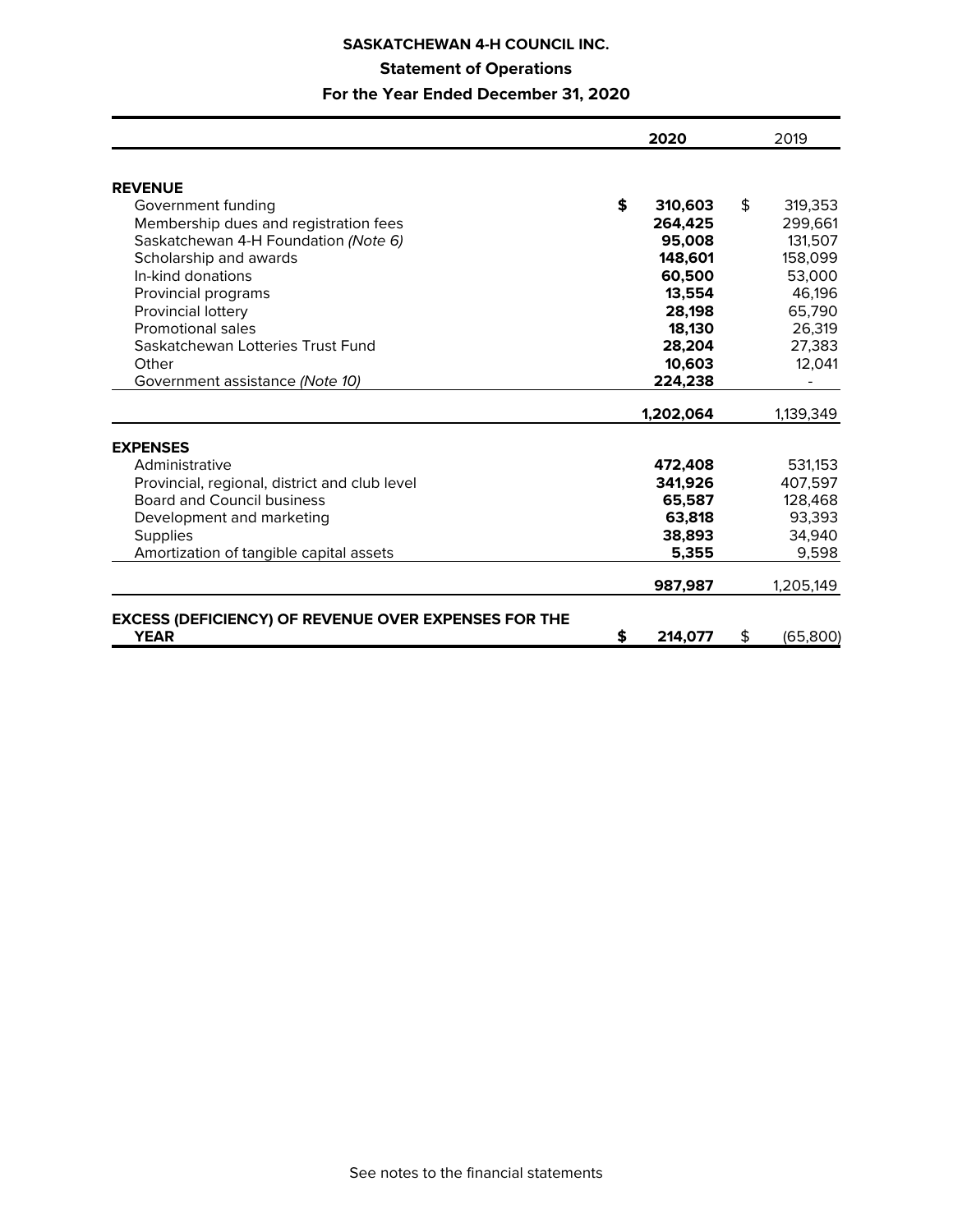# **SASKATCHEWAN 4-H COUNCIL INC. Statement of Changes in Net Assets For the Year Ended December 31, 2020**

|                                                                        | Unrestricted |      | Internally<br>Restricted | 2020         | 2019      |
|------------------------------------------------------------------------|--------------|------|--------------------------|--------------|-----------|
| <b>NET ASSETS - BEGINNING OF YEAR</b>                                  | 251,530      | - \$ | 420.111 \$               | 671.641 \$   | 737,441   |
| Excess (deficiency) of revenue over<br>expenses<br>Transfers (Note 12) | 214,077      |      |                          | 214,077<br>۰ | (65, 800) |
| <b>NET ASSETS - END OF YEAR</b>                                        | 465.607      | \$   | 420.111<br>- S           | 885,718      | 671,641   |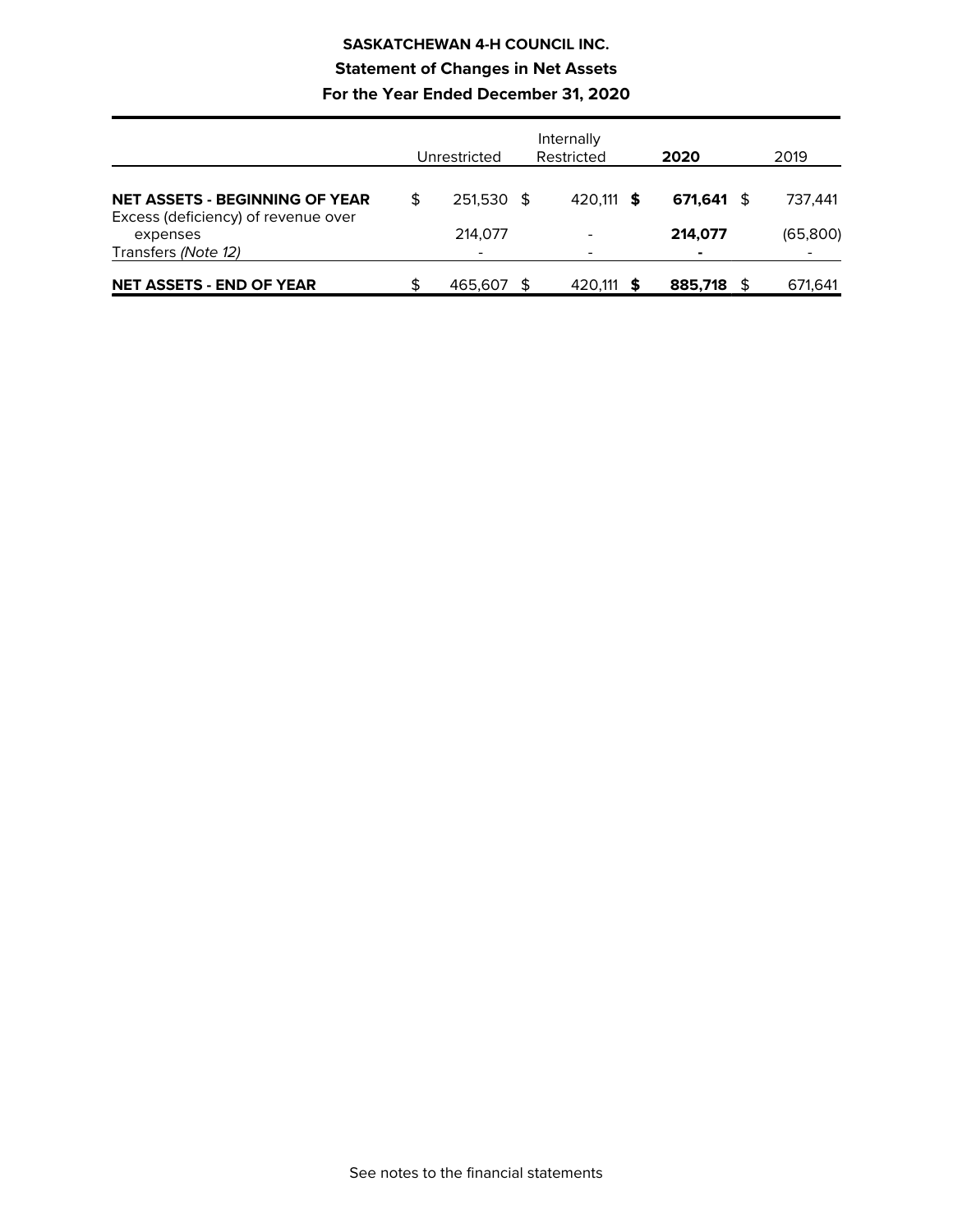# **SASKATCHEWAN 4-H COUNCIL INC. Statement of Cash Flows For the Year Ended December 31, 2020**

|                                                           | 2020          | 2019                     |
|-----------------------------------------------------------|---------------|--------------------------|
| <b>OPERATING ACTIVITIES</b>                               |               |                          |
| Excess (deficiency) of revenue over expenses for the year | \$<br>214,077 | \$<br>(65,800)           |
| Item not affecting cash:                                  |               |                          |
| Amortization of tangible capital assets                   | 5,355         | 9,598                    |
|                                                           | 219,432       | (56, 202)                |
| Changes in non-cash working capital:                      |               |                          |
| Accounts receivable                                       | 7,919         | (10, 454)                |
| Grants receivable                                         | (24, 914)     | 11,041                   |
| Inventory                                                 | 2.485         | 16,977                   |
| Prepaid expenses                                          | 2,291         | (8,701)                  |
| Accounts payable and accrued liabilities                  | (14, 653)     | 8,717                    |
| Deferred revenue                                          | (18, 994)     | 4,060                    |
| Due from related party                                    | 18,649        | (11, 610)                |
| Government assistance repayable                           | 19,607        | $\overline{\phantom{a}}$ |
|                                                           | (7,610)       | 10,030                   |
| Cash flow from (used by) operating activities             | 211,822       | (46, 172)                |
| <b>INVESTING ACTIVITIES</b>                               |               |                          |
| Purchase of tangible capital assets                       |               | (1, 415)                 |
| Purchase of investments                                   |               | (8,428)                  |
| Disposition of investments                                | 105,312       |                          |
| Cash flow from (used by) investing activities             | 105,312       | (9, 843)                 |
| <b>INCREASE (DECREASE) IN CASH FLOW</b>                   | 317,134       | (56, 015)                |
| <b>CASH - BEGINNING OF YEAR</b>                           | 356,850       | 412,865                  |
| <b>CASH - END OF YEAR</b>                                 | \$<br>673,984 | \$<br>356,850            |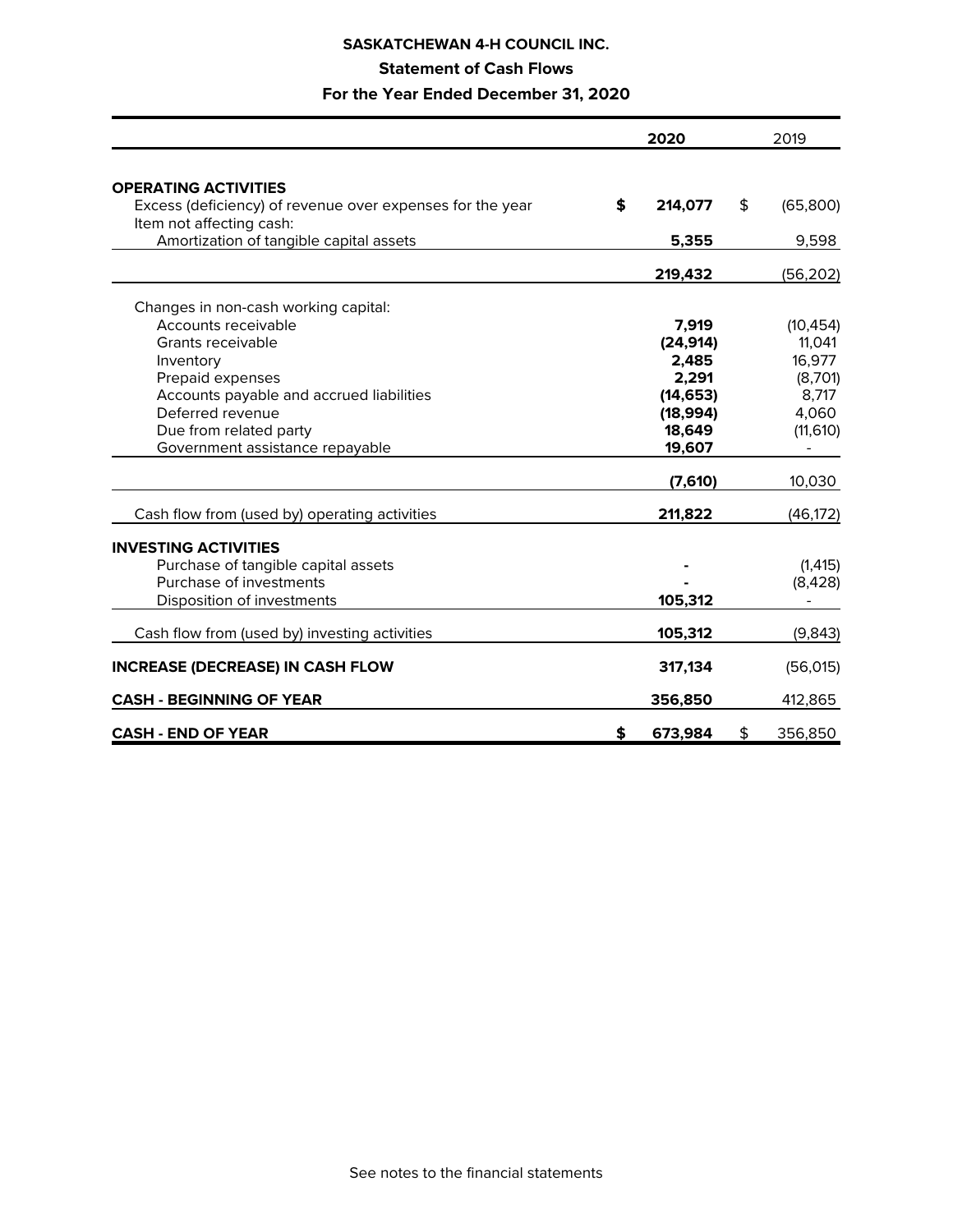### **1. THE ORGANIZATION**

Saskatchewan 4-H Council Inc. (the "Council") was incorporated under the laws of the Province of Saskatchewan on March 6, 1979. Its main activity is to provide programs and services to 4-H members and leaders at the club, district, regional and provincial levels. The Council is a projectbased youth organization devoted to strengthening the skills of responsible citizens. The Council focuses on the growth and development of its members, leaders, volunteers, and staff through its motto: "Learn to do by doing". The Council is registered provincially with the Corporations Branch as an incorporated not-for-profit-organization

### **2. SIGNIFICANT ACCOUNTING POLICIES**

The financial statements were prepared in accordance with Canadian accounting standards for notfor-profit organizations in Part III of the CPA Handbook and include the following significant accounting policies:

#### **Revenue recognition**

Saskatchewan 4-H Council Inc. follows the deferral method of accounting for contributions. Restricted contributions are recognized as revenue in the year in which the related expenses are incurred or restrictions met. Unspent amounts are included in deferred contributions. Unrestricted contributions are recognized as revenue when received or receivable if the amount to be received can be reasonably estimated and collection is reasonably assured.

Other revenues are recognized in the year they are earned provided the amount to be received can be reasonably estimated and collection is reasonably assured.

The Council's membership year runs from September through August. Membership and club fees reported for the year ended December 31, 2020 are consequently comprised of both fees received for the 2019-2020 membership year (67%) and fees received for the 2020-2021 membership year (33%).

#### **Inventory**

The inventory of store items and cookbooks is recorded at the lower of cost and net realizable value. Club manuals and promotional inventory is recorded at the lower of cost and current replacement cost.

#### **Financial instruments**

The Council initially measures its financial assets and financial liabilities at fair value. It subsequently measures all its financial assets and financial liabilities at amortized cost, except for investments in equity instruments that are quoted in an active market, which are measured at fair value. Changes in fair value are recognized in the statements of operations in the period incurred.

Financial assets subsequently measured at amortized cost include cash, accounts receivable, and grants receivable. Financial liabilities subsequently measured at amortized cost include accounts payable and accrued liabilities. The fair value of the cash, accounts receivable, grant receivable and accounts payable and accrued liabilities approximates their carrying value due to their short-term nature.

#### **Short-term investments**

Short-term investments are classified as available-for-sale and are recorded at market value.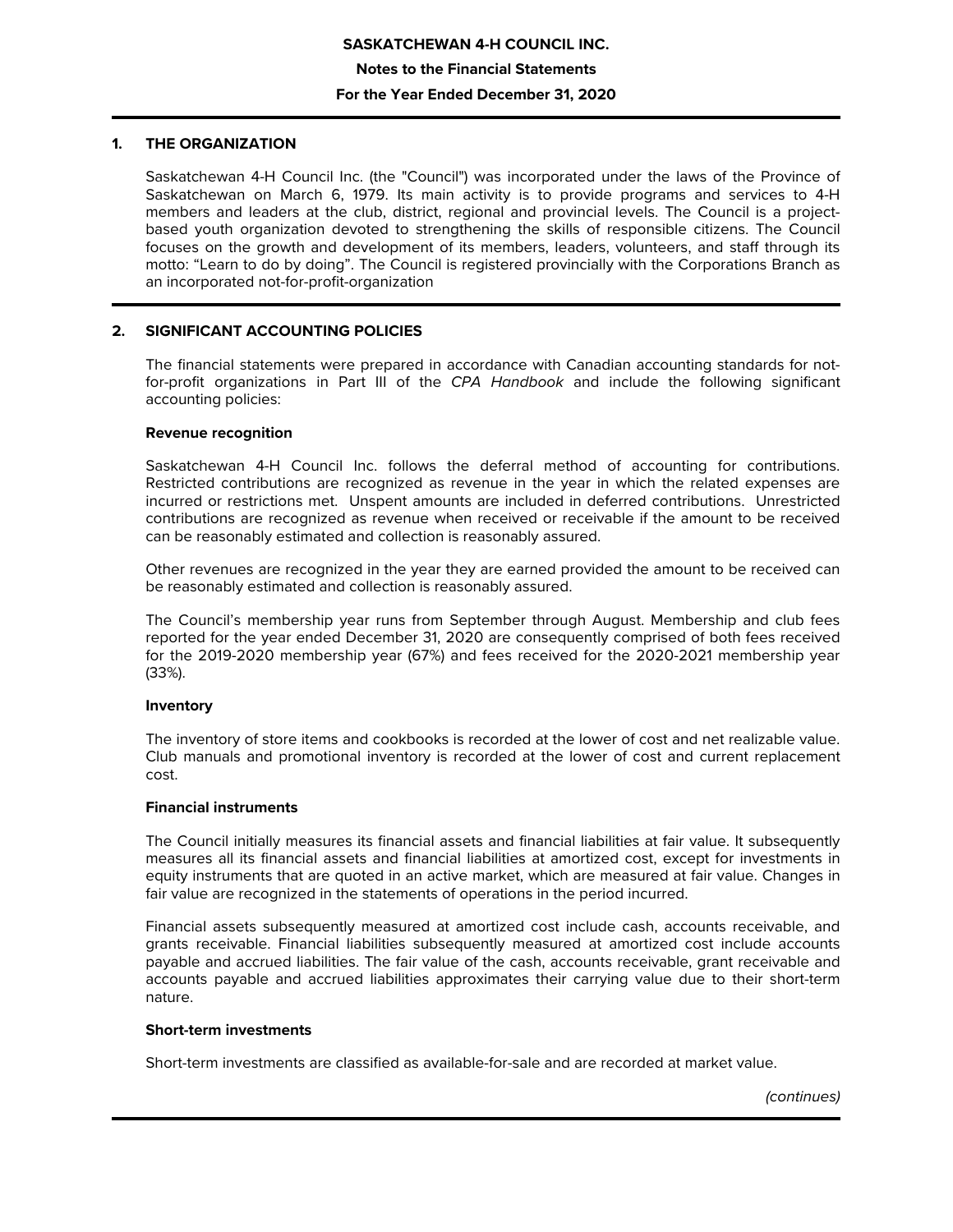#### **2. SIGNIFICANT ACCOUNTING POLICIES (continued)**

#### **Cash and cash equivalents**

Cash and cash equivalents consist of balances with banks and short-term investments with maturities of three months or less.

#### **Contributions in-kind**

Contributions in-kind are recorded at fair value for goods or services used in the normal course of operations that would otherwise have been purchased. During the year the Council received in-kind contributions of facilities valued at \$53,000 (2019 - \$53,000) and professional services valued at \$7,500 (2019 - \$NIL).

#### **Use of estimates**

The preparation of financial statements in accordance with Canadian accounting standards for notfor-profit organizations requires management to make estimates and assumptions that affect the reported amount of assets and liabilities, any disclosure of contingent assets and liabilities at the date of the financial statements, and the reported amount of revenue and expenses during the reporting period. These estimates are reviewed periodically and as adjustments become necessary, they are reported in earnings in the period in which they become known.

Significant estimates include, but are not limited to, the valuation of inventory, the useful lives of tangible capital assets, the valuation of deferred contributions and revenue, and accruals for certain revenues and expenses.

#### **Income taxes**

The Council qualifies as a tax exempt organization under section 149 of the *Income Tax Act.* 

#### **Allocated expenditures**

The Council allocates its salary expense between administrative expenditures and provincial, regional, district and club level expenditures. Salaries paid to the provincial office staff are allocated to the administrative expenditures and salaries paid to the regional specialists are allocated to the provincial, regional, district and club level expenditures.

#### **Tangible capital assets**

Tangible capital assets are initially recorded at cost. Amortization is provided at rates intended to amortize the cost over their estimated useful lives as follows:

| Computer equipment and software | 3 years straight-line method |
|---------------------------------|------------------------------|
| Office furniture and equipment  | 5 years straight-line method |
| Marketing tools                 | 5 years straight-line method |

#### **3. INVESTMENTS**

|               | <b>Maturity</b> | 2020    | Yield                     | 2019    |
|---------------|-----------------|---------|---------------------------|---------|
| Short-term    |                 |         |                           |         |
| Term deposits | <1 year         |         | 108,046  0.55% - 3.20% \$ | 110,592 |
|               |                 |         |                           |         |
| Long-term     |                 |         |                           |         |
| Term deposits | 1-3 years       |         | 102,522 2.41% - 2.42%     | 205,288 |
|               |                 | 210,568 |                           | 315,880 |
|               |                 |         |                           |         |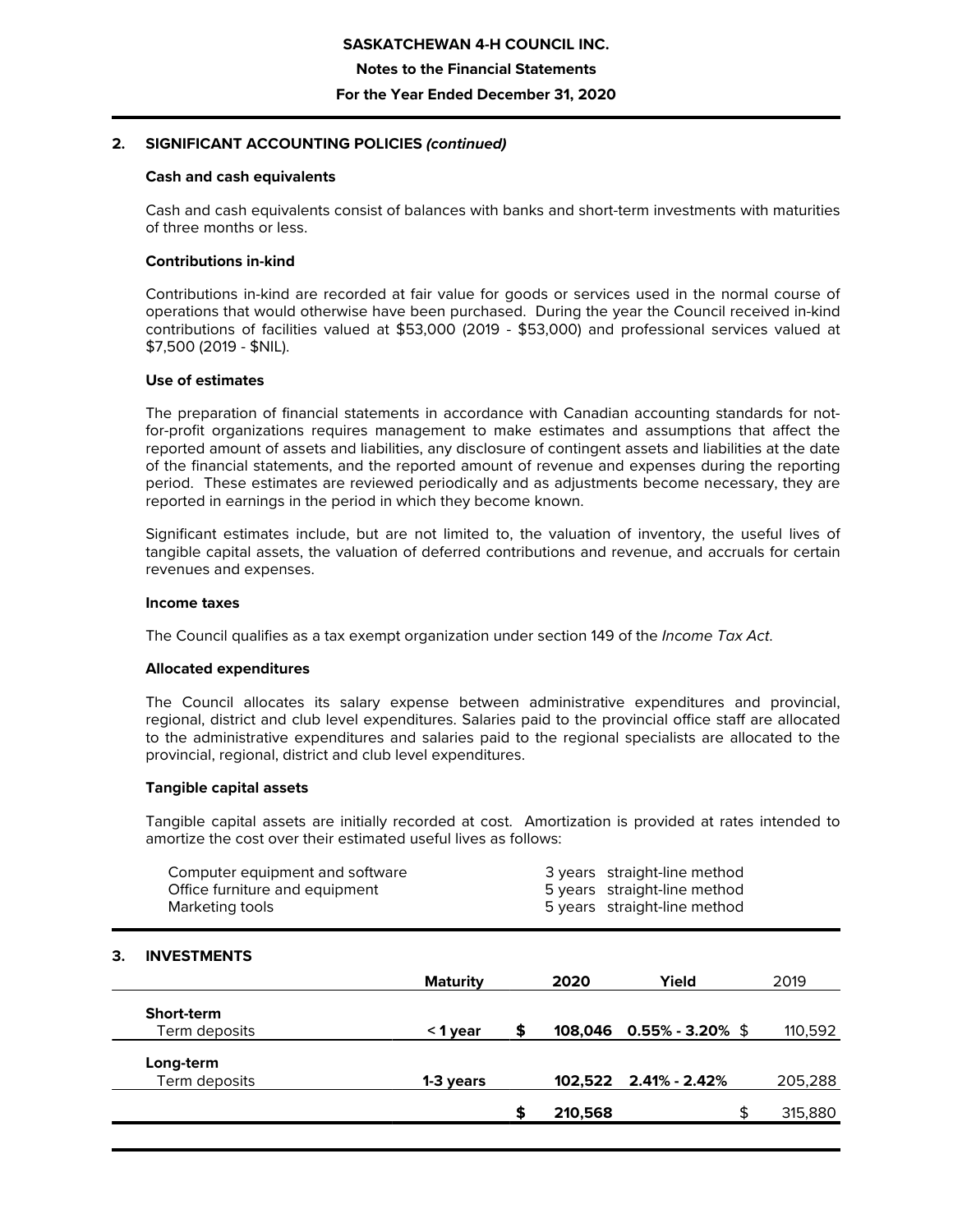**Notes to the Financial Statements**

**For the Year Ended December 31, 2020**

#### **4. GRANTS RECEIVABLE**

The grants receivable balance is composed of the following:

|                                                         |   | 2020    | 2019 |                          |  |
|---------------------------------------------------------|---|---------|------|--------------------------|--|
| Ministry of Agriculture                                 | S | 75,000  |      | 75,000                   |  |
| Canadian 4-H Council (AAFC)                             |   | 16,766  |      | 13,736                   |  |
| Canadian 4-H Council (National contribution agreements) |   | 16,005  |      | 3,084                    |  |
| <b>SLGA - Lottery Grant</b>                             |   | 5,816   |      | $\overline{\phantom{0}}$ |  |
| Government of Canada (Job Grant)                        |   | 3,147   |      | $\overline{\phantom{0}}$ |  |
|                                                         |   | 116,734 |      | 91,820                   |  |

#### **5. INVENTORY**

Inventory consists of the following:

|                                                                                       | 2020                                    | 2019                                    |
|---------------------------------------------------------------------------------------|-----------------------------------------|-----------------------------------------|
| Club manuals<br><b>Cookbooks</b><br><b>Promotional materials</b><br>Recognition items | \$<br>30,974<br>1,305<br>3,594<br>3,729 | \$<br>39,370<br>2,627<br>2,440<br>4,001 |
| Store items                                                                           | 36,523                                  | 30,172                                  |
|                                                                                       | 76.125                                  | 78,610                                  |

#### **6. RELATED PARTY TRANSACTIONS**

The Council has the following related parties:

#### **Canadian 4-H Council**

The purpose of the Canadian 4-H Council is to promote the 4-H program on a national level by supporting the provincial councils. In 2020, the Saskatchewan 4-H Council Inc. recorded funding of \$39,779 (2019 - \$34,105) from the Canadian 4-H Council.

The Saskatchewan 4-H Council paid its provincial insurance and fees and its board of directors liability insurance through the Canadian 4-H Council. In 2020, the total insurance and fees paid through the Canadian 4-H Council were \$34,107 (2019 - \$27,624). A national membership fee of \$2,614 (2019 - \$10,393) was also paid to the Canadian 4-H Council.

#### **Saskatchewan 4-H Foundation**

The purpose of the Saskatchewan 4-H Foundation is to promote the 4-H program. In 2020, the Saskatchewan 4-H Council recorded funding of \$95,008 (2019 - \$131,507) from the Foundation.

#### **Various 4-H Clubs**

The purpose of the various 4-H clubs is to promote, support and facilitate the activities of 4-H members. The Saskatchewan 4-H Council provides administrative support to the clubs as well as other activity resources. In 2020, the Saskatchewan 4-H Council Inc. recorded membership dues, registration and club fees from the clubs in the amount of \$264,425 (2019 - \$299,661).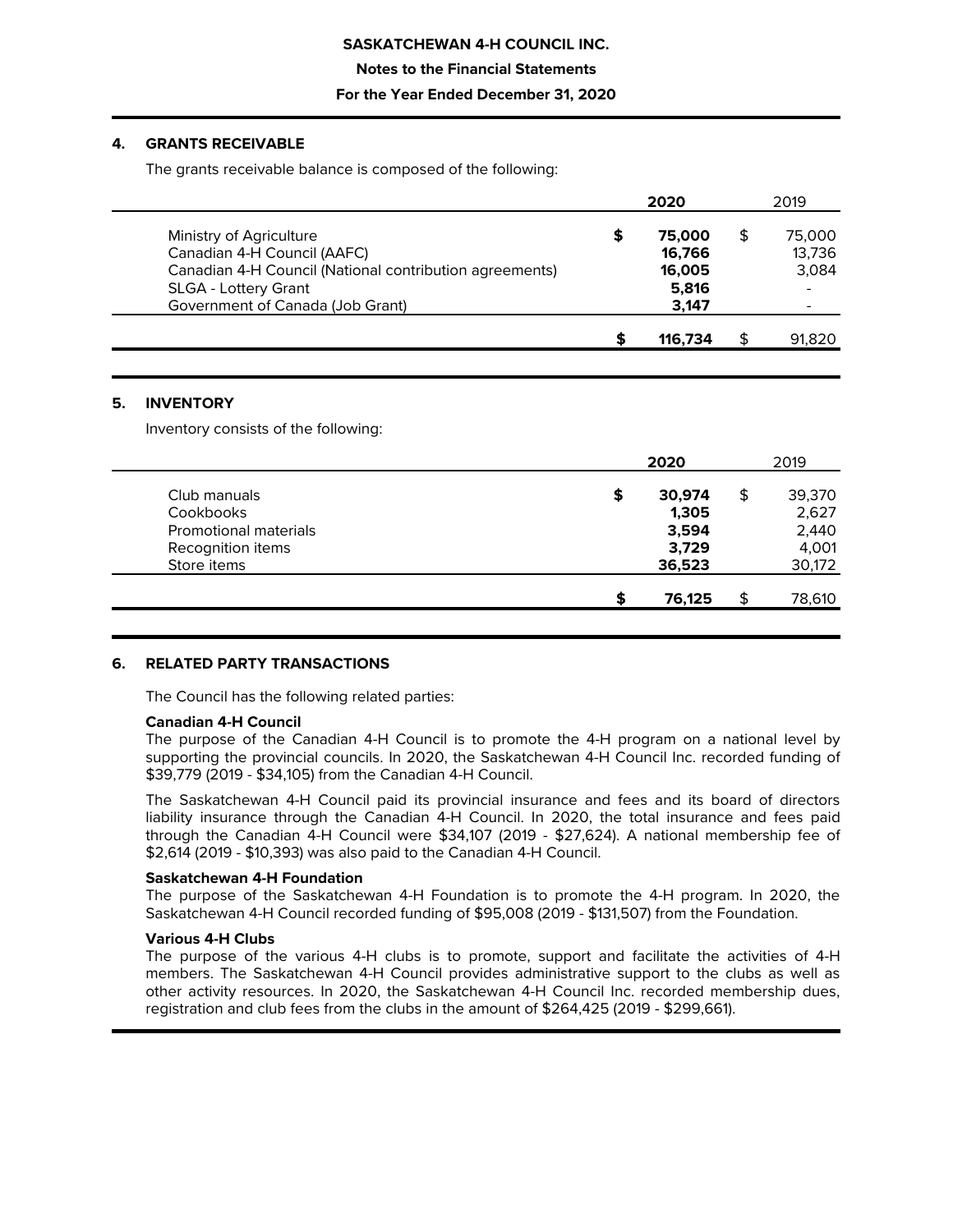# **SASKATCHEWAN 4-H COUNCIL INC. Notes to the Financial Statements**

**For the Year Ended December 31, 2020**

## **7. TANGIBLE CAPITAL ASSETS**

|                                                          | Cost             |   | Accumulated<br>amortization | 2020<br>Net book<br>value | 2019<br>Net book<br>value |
|----------------------------------------------------------|------------------|---|-----------------------------|---------------------------|---------------------------|
| Office furniture and equipment<br>Computer equipment and | 2.952            | S | 2.361                       | \$<br>591                 | \$<br>1,181               |
| software<br>Marketing tools                              | 33,423<br>11,372 |   | 32,951<br>11,165            | 472<br>207                | 3,643<br>1,801            |
|                                                          | 47.747           |   | 46,477                      | 1.270                     | \$<br>6,625               |

# **8. ACCOUNTS PAYABLE AND ACCRUED LIABILITIES**

The accounts payable and accrued liabilities balance is composed of the following:

|                                                                                           | 2020                                         |    | 2019                                          |  |
|-------------------------------------------------------------------------------------------|----------------------------------------------|----|-----------------------------------------------|--|
| Accrued liabilities<br>GST payable<br>Trade payables<br>Vacation payable<br>Wages payable | 11,655<br>9,417<br>14,740<br>20,356<br>5,649 | \$ | 11,655<br>9,147<br>16,307<br>20,077<br>19,284 |  |
|                                                                                           | 61,817                                       | S  | 76,470                                        |  |

### **9. DEFERRED REVENUE**

The deferred revenue balance is composed of the following:

|                                         | 2020    |   | 2019    |
|-----------------------------------------|---------|---|---------|
| Annual general meeting fees             | 13,928  | S | 14,708  |
| Gift certificates                       | 300     |   | 300     |
| Membership fees (January - August 2021) | 150,229 |   | 171,943 |
| Scholarship                             | 17,500  |   | 14,000  |
|                                         | 181.957 |   | 200,951 |
|                                         |         |   |         |

## **10. GOVERNMENT ASSISTANCE**

During the fiscal year, the Council received the following government subsidies:

Temporary Wage Subsidy (TWSE) totalling \$10,543 was recognized with respect to qualifying wages within the year. At year end \$1,588 was repayable to Revenue Canada as a result of amounts that were over-claimed in error.

Canada Emergency Wage Subsidy (CEWS) totalling \$211,047 was recognized with respect to qualifying wages within the year. At year end \$18,019 was repayable to Revenue Canada as a result of amounts that were over-claimed in error.

Saskatchewan Small Business Emergency Payment Program subsidy in the amount of \$2,648. This subsidy has been recognized as revenue in the current year and is not expected to be repaid.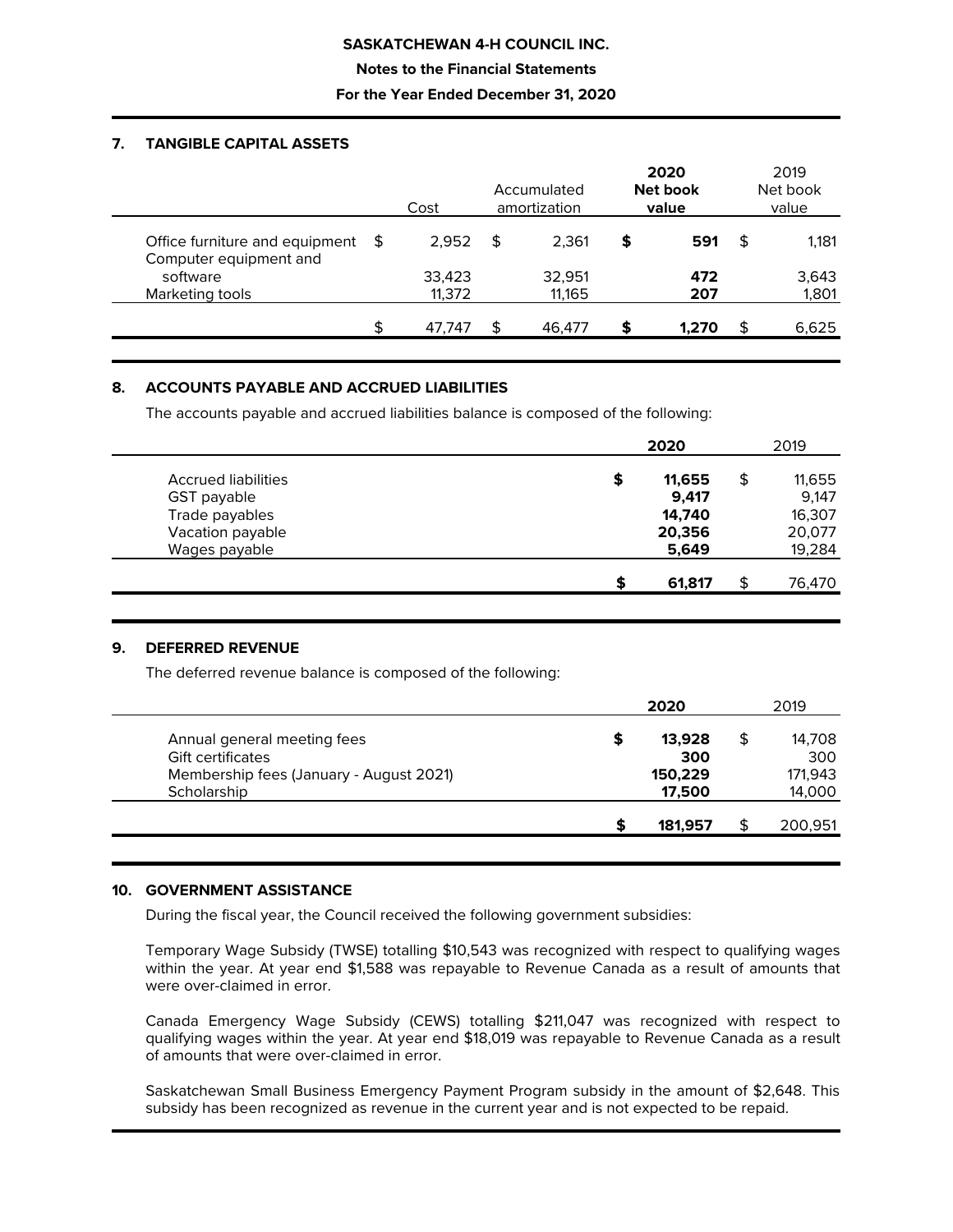#### **11. FINANCIAL INSTRUMENTS**

The Council is exposed to various risks through its financial instruments.

#### **Credit risk**

The Council's exposure to credit risk relates principally to its cash balances and accounts receivable. The Council maintains cash balances with reputable major financial institutions. The accounts receivable are due from a diverse group of individuals, 4-H clubs, other not-for-profit organizations, and government agencies. Management typically requires individuals to pay immediately and amounts due from other 4-H clubs are not significant in amount. Receivables from other not-for-profit organizations and from government agencies usually consist of funding grants for which there are signed agreements. Management establishes allowances for doubtful accounts when the amounts deemed to be uncollectible. Accordingly, the Council is not exposed to significant credit risk.

#### **Liquidity risk**

Liquidity risk is that the Council will encounter difficulty in meeting obligations associated with financial liabilities. The Council enters into transactions to purchase goods and services on credit and lease office equipment from creditors, for which repayment is required at various maturity dates. Liquidity risk is measured by reviewing the Council's future net cash flows for the possibility of a negative net cash flow. The Council manages liquidity risk resulting from accounts payable and accrued liabilities by investing in liquid assets such as cash and short-term investments which can be readily available to repay accounts payable and accrued liabilities.

#### **Interest rate risk**

Interest rate risk is the risk that the value of a financial instrument might be adversely affected by a change in the interest rates. Changes in market interest rates may have an effect on the cash flows associated with some financial assets and liabilities, known as cash flow risk, and on the fair value of other financial assets or liabilities, known as price risk. The Council is exposed to interest rate risk on its investments.

### **12. INTERNALLY RESTRICTED NET ASSETS**

In the current year the Board transferred \$NIL (2019 - \$8,428) to internally restricted net assets.

# **13. COVID-19**

On March 11, 2020 COVID-19 was declared a pandemic by the World Health Organization. This has resulted in significant economic uncertainty and financial markets have experienced considerable volatility in response to the development of COVID-19 pandemic. The operations of the Council have been markedly impacted by the pandemic due to the constraints of social distancing and limitations placed on social gatherings. The situation is dynamic, and the ultimate duration and magnitude of the potential impact future results is currently undeterminable.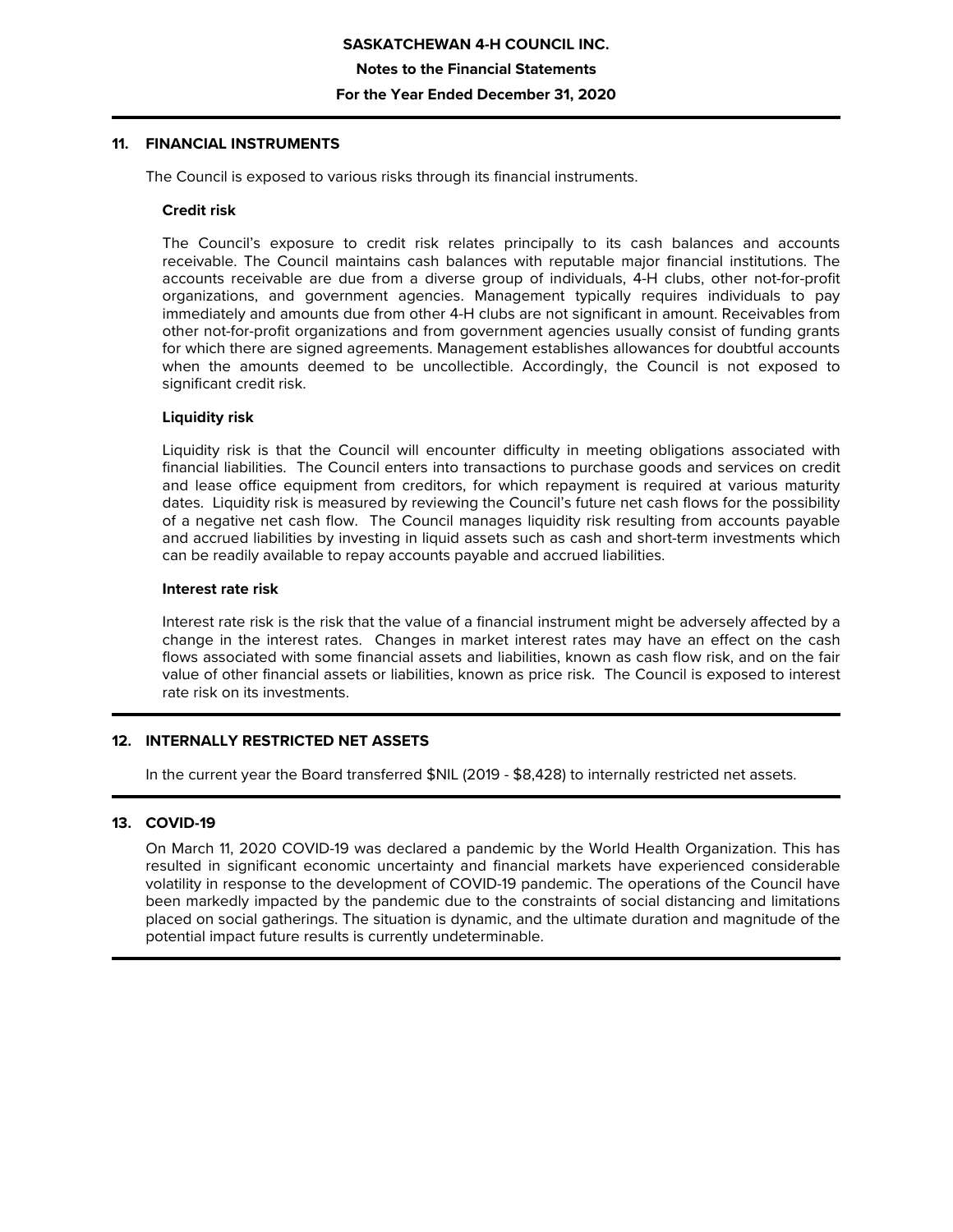# **Schedule of Revenue (Schedule 1)**

|                                              | 2020            |    | 2019      |
|----------------------------------------------|-----------------|----|-----------|
| <b>Government funding</b>                    |                 |    |           |
| Government funding                           | \$<br>300,000   | \$ | 305,000   |
| <b>Agriculture Canada</b>                    | 10,603          |    | 14,353    |
|                                              | 310,603         |    | 319,353   |
| <b>Membership dues and registration fees</b> |                 |    |           |
| Membership dues and registration fees        | 250,497         |    | 264,460   |
| Annual meeting registration                  | 13,928          |    | 13,928    |
| Annual meeting visitors' fees                |                 |    | 20,282    |
| Annual meeting revenue                       |                 |    | 991       |
|                                              | 264,425         |    | 299,661   |
| <b>Saskatchewan 4-H Foundation</b>           |                 |    |           |
| Saskatchewan 4-H Foundation campaign         | 42,360          |    | 55,010    |
| Saskatchewan 4-H Foundation grant            | 52,648          |    | 76,497    |
|                                              | 95,008          |    | 131,507   |
| <b>Scholarship and awards</b>                |                 |    |           |
| Corporate sponsorships                       | 102,027         |    | 99,334    |
| Other grants                                 | 12,074          |    | 33,765    |
| Scholarship funding                          | 34,500          |    | 25,000    |
|                                              | 148,601         |    | 158,099   |
| <b>In-kind donations</b>                     |                 |    |           |
| In-kind donations                            | 60,500          |    | 53,000    |
|                                              | 60,500          |    | 53,000    |
| <b>Provincial programs</b>                   |                 |    |           |
| Provincial program revenue                   | 1,332           |    | 38,239    |
| Regional program revenue                     | 12,222          |    | 7,957     |
|                                              | 13,554          |    | 46,196    |
| <b>Provincial lottery</b>                    |                 |    |           |
| Provincial lottery                           | 28,198          |    | 65,790    |
|                                              | 28,198          |    | 65,790    |
| <b>Promotional sales</b>                     |                 |    |           |
| Promotional sales                            | 18,130          |    | 26,319    |
|                                              | 18,130          |    | 26,319    |
| <b>Saskatchewan Lotteries Trust Fund</b>     |                 |    |           |
| Saskatchewan Lotteries Trust Fund            | 28,204          |    | 27,383    |
|                                              | 28,204          |    | 27,383    |
| Other                                        |                 |    |           |
| Investment income                            | 8,675           |    | 10,964    |
| Miscellaneous income                         | 1,928           |    | 1,077     |
|                                              | 10,603          |    | 12,041    |
| <b>Government assistance</b>                 |                 |    |           |
| Government assistance                        | 224,238         |    |           |
|                                              | 224,238         |    |           |
| <b>Total Revenue</b>                         | \$<br>1,202,064 | \$ | 1,139,349 |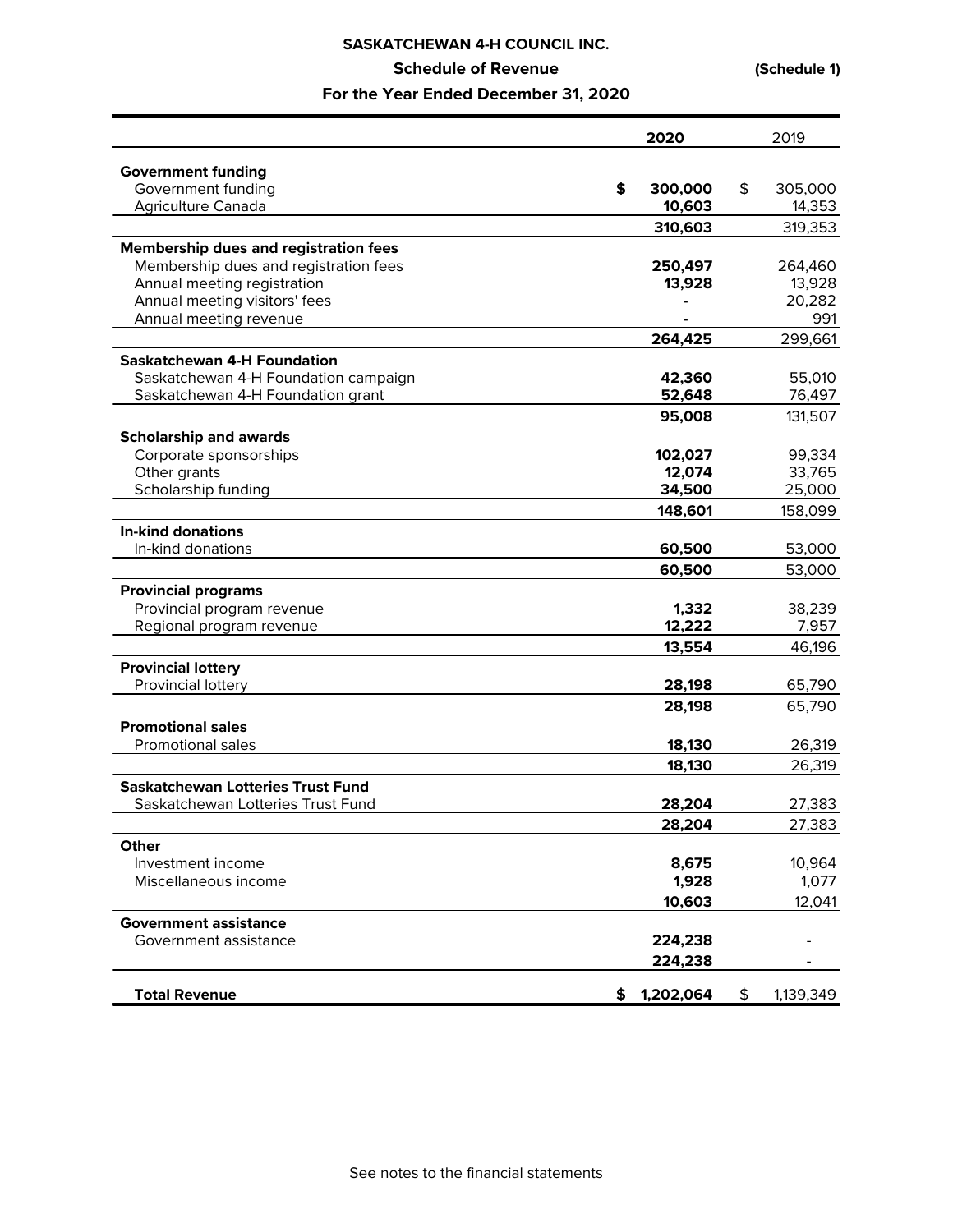# **SASKATCHEWAN 4-H COUNCIL INC. Schedule of Expenditures (Schedule 2) For the Year Ended December 31, 2020**

|                                               | 2020          | 2019          |
|-----------------------------------------------|---------------|---------------|
| <b>Administrative</b>                         |               |               |
| <b>Salaries</b>                               | \$<br>326,341 | \$<br>341,725 |
| Service charges                               | 6,317         | 7,569         |
| Professional fees                             | 16,116        | 25,809        |
| Staff meetings                                | 1,732         | 3,785         |
| Salaries - casual                             | 6,200         | 11,243        |
| Travel and sustenance                         | 781           | 7,109         |
| Storage expense                               | 1,020         | 1,020         |
| Telephone and fax                             | 11,303        | 9,489         |
| Cellular phones                               | 3,371         | 3,255         |
| Registered retirement savings plan            | 18,382        | 17,064        |
| Group insurance                               | 26,369        | 29,103        |
| Stationery                                    | 5,294         | 7,172         |
| Photocopying                                  | 6,533         | 6,470         |
| Postage                                       | 16,274        | 21,353        |
| Office equipment                              | 832           | 1,010         |
| Bus/courier                                   |               | 253           |
| Website/computer support                      | 16,854        | 18,452        |
| Computer/software purchases                   | 5,096         | 4,393         |
| Staff/volunteer recognition                   | 3,316         | 3,234         |
| Staff training                                | 147           | 10,892        |
| Miscellaneous                                 | 130           | 753           |
|                                               | 472,408       | 531,153       |
| Provincial, regional, district and club level |               |               |
| <b>Salaries</b>                               | 205,254       | 195,346       |
| Programming                                   | 33,787        | 96,422        |
| Meals and accommodations                      | 2,629         | 9,693         |
| Mileage                                       | 5,182         | 19,715        |
| Leader resources and support                  | 74            | 1,152         |
| Scholarship funding                           | 34,500        | 25,000        |
| Donations-in-kind                             | 60,500        | 60,269        |
|                                               | 341,926       | 407,597       |
| <b>Supplies</b>                               |               |               |
| Inventory adjustment                          | 8,783         | 5,604         |
| Club manuals                                  | 29,287        | 22,842        |
| Club supplies                                 | 823           | 1,594         |
| Project and resource                          |               | 4,900         |
|                                               | 38,893        | 34,940        |